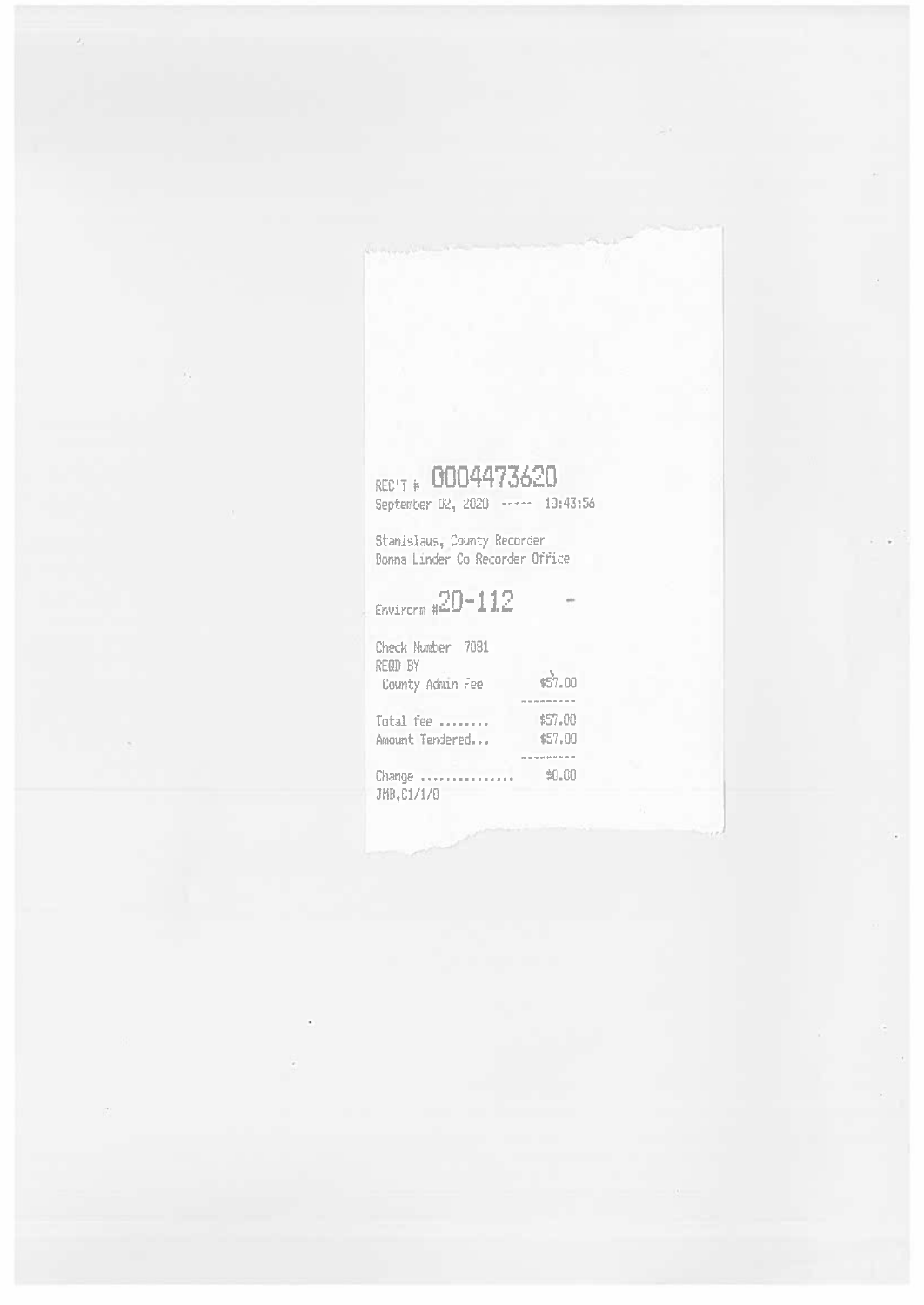#### **City of Modesto NOTICE OF DETERMINATION**

## FILED

## **ATTENTION COUNTY CLERK:**<br> **PLEASE DO NOT REMOVE BEFORE Tuesday, October 6, 2020** 20 SEP -2 AM 10: 43

STANISLAUS CO. CLERK-RECORDER

County of Stanislaus 1021 I Street Modesto, CA 95354

TO: County Clerk-Recorder **CRECOREGIST FROM:** City of Modeste Jenning Creekings City of Modesto Community & Economic Development Dept. Planning Division P.O. Box 642 Modesto, CA 95353

SUBJECT: Filing of Notice of Determination in compliance with Section <sup>21152</sup> of the Public Resources Code

Project Title: PDA-20-003: Addition of 1.34 acres in the Low Density Residential (R-1) Zone to Planned<br>Development Zone P-D(346), for new 34-unit senior independent living apartment complex.

State Clearinghouse Number: Modesto Urban Area General Plan Master EIR (SCH No. <sup>2014042081</sup>)

Contact Person: Katharine Martin, Senior Planner, <sup>209</sup>-577-<sup>5267</sup>

Applicants: Jeff Sales, <sup>2630</sup> <sup>W</sup>. Rumble Road, Modesto CA <sup>95350</sup>, <sup>209</sup>-988-<sup>8127</sup>

Owner: Neil Grevemberg, 2630 W. Rumble Road, Modesto CA 95350

Project Location: 2600 W. Rumble Road, west of Conant Avenue (APNs 005-037-011 and -012)

Project Description: Rezone of 1.34 acres from Low Density Residential (R-1) Zone to Planned<br>Development Zone P-D(346) as an addition to the existing Planned Development<br>Zone P-D(346), to allow for a new 34-unit senior ind

This is to advise that the City of Modesto, the lead agency, has approved the above-described project on September 1, 2020 and has made the following determinations, pursuant to Section 21157.1 of the CEQA Guidelines:

The project is within the scope of the Master EIR and no new environmental document or Public Resources Code Section <sup>21081</sup> findings are required. The following findings have been found to be true:

- An Initial Study was prepared by the City of Modesto that analyzed whether the subsequent project may cause any significant effect on the environment that was not examined in the Master EIR and whether the subsequent proje **1.**
- The subsequent project will have no additional significant effect on the environment, as defined in subdivision (d) of Section 21158 of the Public Resources Code, that was not identified in the Master EIR. 2**.**
- No new or additional mitigation measures or alternatives are required. 3.
- The subsequent project is within the scope of the project covered by the Master EIR. 4.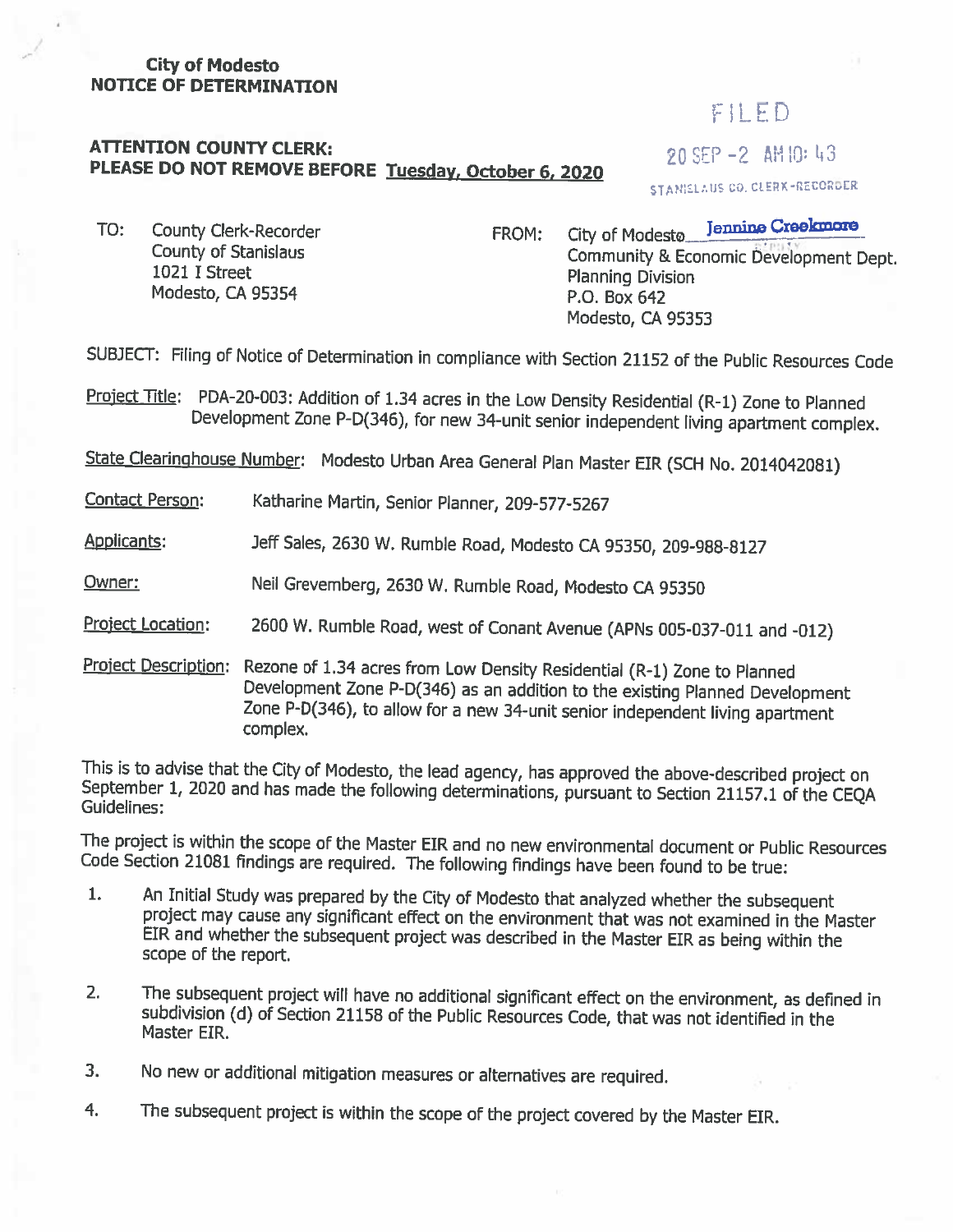- All applicable policies, regulations, and mitigation measures identified in the Master EIR have been applied to the subsequent project or otherwise made conditions of approval of the subsequent project. 5**.**
- No substantial changes have occurred with respect to the circumstances under which the Master EIR was certified, and no new information, which was not known and could not have been known at the time that the Master EIR was **6.**

The Initial Study, Environmental Assessment No. EA/C&ED <sup>2020</sup>-08, on file at the City of Modesto, Community and Economic Development Department, provides substantial evidence to support findings <sup>1</sup>thru <sup>6</sup>, noted above.

This is to certify that the Master EIR is available to the general public at:

City of Modesto, Community & Economic Development Department, Planning Division, <sup>1010</sup> Tenth Street, Modesto, CA <sup>95354</sup>

Date: September 2, 2020 Title: Senior Planner<br>Katharine Martin, City of Modesto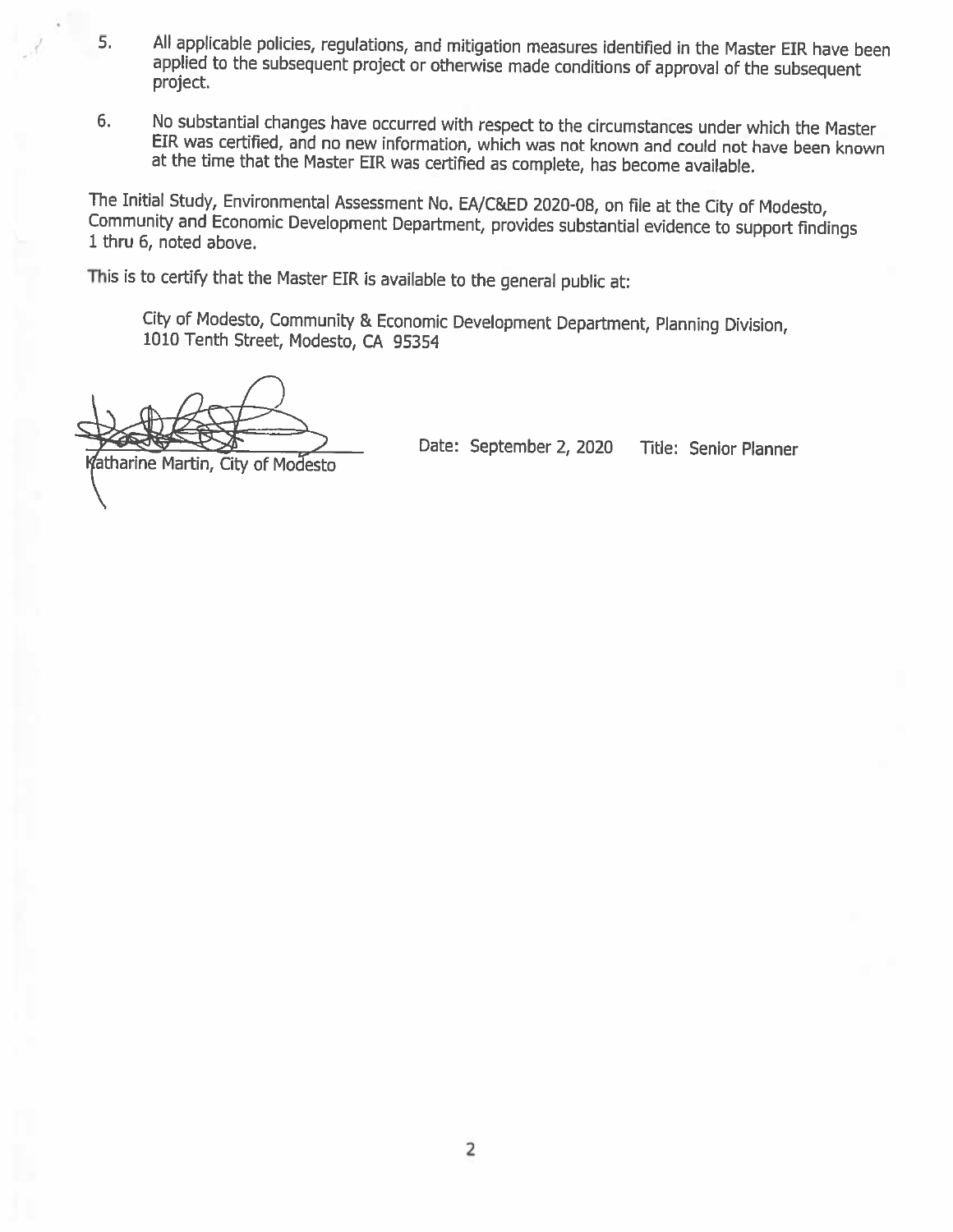| SEE INSTRUCTIONS ON REVERSE. TYPE OR PRINT CLEARLY.<br><b>LEAD AGENCY</b><br><b>CITY OF MODESTO</b><br><b>COUNTY/STATE AGENCY OF FILING</b><br><b>Stanislaus</b><br>PROJECT TITLE |                              |                                         | <b>RECEIPT NUMBER:</b><br>$50 -$                                 |                             |                       |
|-----------------------------------------------------------------------------------------------------------------------------------------------------------------------------------|------------------------------|-----------------------------------------|------------------------------------------------------------------|-----------------------------|-----------------------|
|                                                                                                                                                                                   |                              |                                         |                                                                  | 2019                        | $-035$                |
|                                                                                                                                                                                   |                              |                                         |                                                                  |                             |                       |
|                                                                                                                                                                                   |                              |                                         | STATE CLEARINGHOUSE NUMBER (If applicable)<br>SCH No. 2014042081 |                             |                       |
|                                                                                                                                                                                   |                              | <b>LEADAGENCY EMAIL</b>                 |                                                                  | DATE                        |                       |
|                                                                                                                                                                                   |                              |                                         |                                                                  | 03/06/2019                  |                       |
|                                                                                                                                                                                   |                              |                                         |                                                                  |                             | DOCUMENT NUMBER       |
|                                                                                                                                                                                   |                              |                                         |                                                                  |                             | 50-2019-035           |
|                                                                                                                                                                                   |                              |                                         |                                                                  |                             |                       |
|                                                                                                                                                                                   |                              |                                         |                                                                  |                             |                       |
| CITY OF MODESTO GENERAL PLAN AMENDMENT 2040                                                                                                                                       |                              |                                         |                                                                  |                             |                       |
|                                                                                                                                                                                   |                              |                                         |                                                                  | <b>PHONE NUMBER</b>         |                       |
| PROJECT APPLICANT NAME                                                                                                                                                            |                              | PROJECT APPLICANT EMAIL                 |                                                                  |                             | $(209)$ 577-5273      |
| BRAD WALL, MPA, AICP, PRINCIPAL PLANNER                                                                                                                                           |                              |                                         |                                                                  |                             |                       |
| PROJECT APPLICANT ADDRESS                                                                                                                                                         |                              | <b>CITY</b>                             | <b>STATE</b>                                                     | <b>ZIP CODE</b>             |                       |
| P.O. BOX 642                                                                                                                                                                      |                              | <b>MODESTO</b>                          | <b>CA</b>                                                        | 95353                       |                       |
| PROJECT APPLICANT (Check appropriate box)                                                                                                                                         |                              |                                         |                                                                  |                             |                       |
| <b>7</b> Local Public Agency                                                                                                                                                      | <b>School District</b>       | Other Special District                  |                                                                  | <b>State Agency</b>         | <b>Private Entity</b> |
|                                                                                                                                                                                   |                              |                                         |                                                                  |                             |                       |
| <b>CHECK APPLICABLE FEES:</b>                                                                                                                                                     |                              |                                         | \$3,271.00                                                       | $\sim$ $\sim$ $\sim$ $\sim$ | 3,271.00              |
| Environmental Impact Report (EIR)<br>ఆ                                                                                                                                            |                              |                                         |                                                                  |                             | 0.00                  |
| Mitigated/Negative Declaration (MND)(ND)<br>ப<br>Certified Regulatory Program (CRP) document - payment due directly to CDFW                                                       |                              |                                         | \$2,354.75<br>\$1,112.00                                         | s<br>s                      | 0.00                  |
| CDFW No Effect Determination (attach)<br>Fee previously paid (attach previously issued cash receipt copy)                                                                         |                              |                                         |                                                                  |                             |                       |
|                                                                                                                                                                                   |                              |                                         |                                                                  |                             | 0.00                  |
| Water Right Application or Petition Fee (State Water Resources Control Board only)                                                                                                |                              |                                         | \$850.00<br>s<br>s                                               |                             | 57.00                 |
| 回 County documentary handling fee                                                                                                                                                 |                              |                                         |                                                                  |                             |                       |
| $\Box$ Other                                                                                                                                                                      |                              |                                         |                                                                  |                             |                       |
| <b>PAYMENT METHOD:</b><br>$\Box$ Cash<br>$\Box$ Credit                                                                                                                            | $\Box$ Check<br>$\Box$ Other |                                         | <b>TOTAL RECEIVED</b>                                            |                             | 3,328.00              |
|                                                                                                                                                                                   |                              |                                         |                                                                  |                             |                       |
|                                                                                                                                                                                   |                              | AGENCY OF FILING PRINTED NAME AND TITLE |                                                                  |                             |                       |
| <b>SIGNATURE</b>                                                                                                                                                                  |                              | CLERK RECORDER-ADAM LOERA-LEGAL CLERK   |                                                                  |                             |                       |

 $\overline{\phantom{a}^{\prime}}$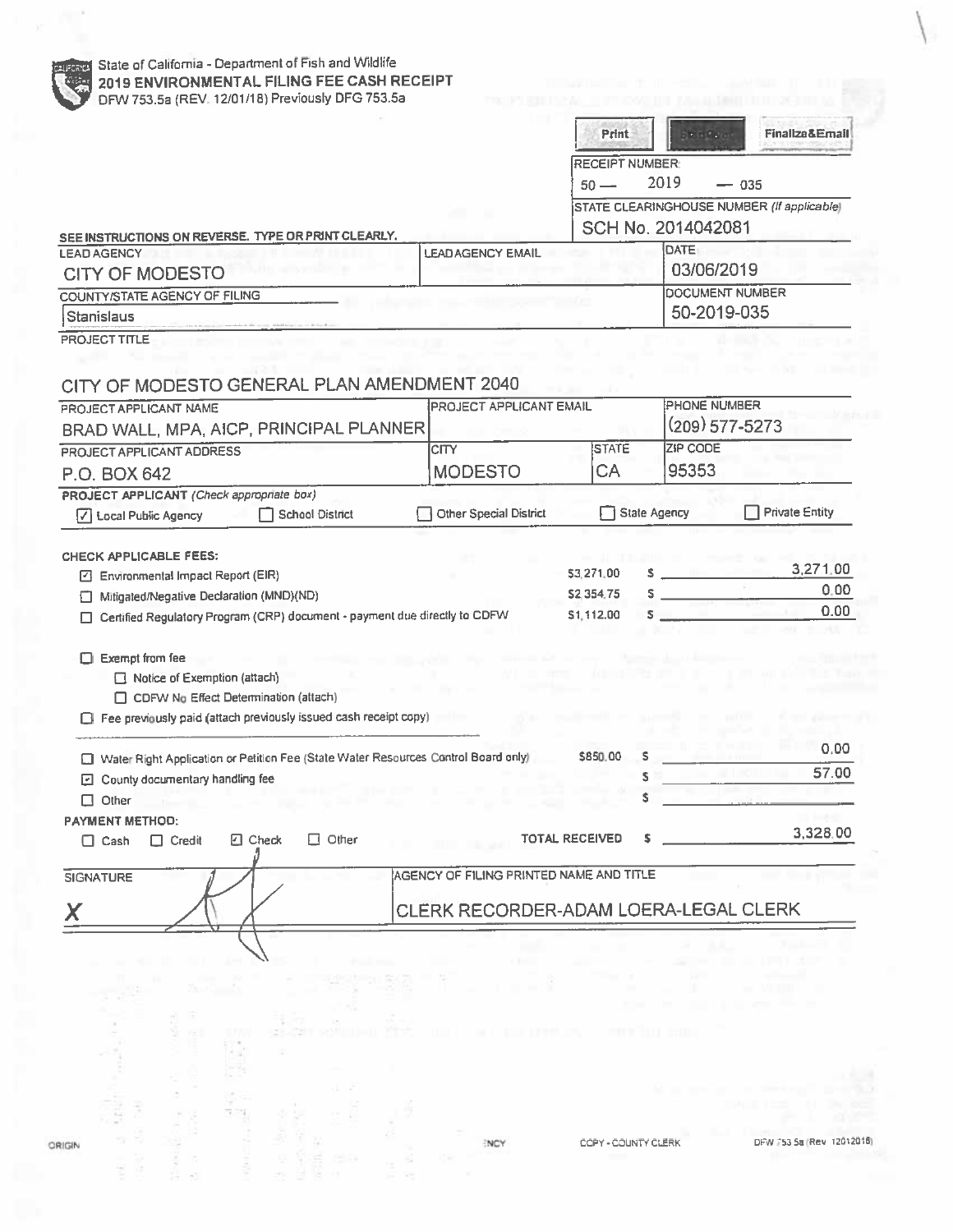

/*:*

#### **NOTICE**

Each project applicant shall remit to the county clerk the environmental filing for<br>Benevised Code, 8,21153; Fish & C. Code, 8,711.4, subdivision (d): Cel. Code Each project applicant shall remit to the county clerk the environmental filing fee before or at the time of filing a Notice of Determination (Pub.<br>Resources Code, § 21152; Fish & G. Code, § 711.4, subdivision (d); Cal. Co categorical exemption, or a valid No Effect Determination issued by the California Department of Fish and Wildlife (CDFW), the Notice of Determination<br>is not precitive, vested, or final, and shall not be accepted by the co is not operative, vested, or final, and shall not be accepted by the county clerk.

## COUNTY DOCUMENTARY HANDLING FEE

The county clerk may charge a documentary handling fee of fifty dollars (\$50) per filing in addition to the environmental filing fee (Fish & 14) and the environmental filing fee (Fish & 14) and the environmental filing fee The county clerk may charge a documentary handling fee of fifty dollars (\$50) per filing in addition to the environmental filing fee (Fish & G. Code, §<br>711.4, subd. (e), Cal. Code Regs., tit. 14, § 753.5, subd. (g)(1)). A or charge, that is otherwise authorized to be levied by another provision of law, in the amount reasonably necessary to recover the cost of providing<br>any product or service or the cost of enforcing any requision for which any product or service or the cost of enforcing any regulation for which the fee or charge is levied (Gov Code, § <sup>54985</sup>, subd (a))

## COLLECTION PROCEDURES FOR COUNTY GOVERNMENTS

FilingNotice of Determination (NOD):

- $\Box$ Collect environmental filing fee or copy of previously issued cash receipt. (Do<br>Determination circual by COEM: An additional fee is required for each concrete Collect environmental filing fee <u>or </u>copy of previously issued cash receipt. (Do not collect fee if project applicant presents a No Effect<br>Determination signed by CDFW. An additional fee is required for each separate envi *separate environmental document Checks should be made payable to the county )*
- $\Box$ Issue cash receipt to project applicant.
- Issue cash receipt to project applicant.<br>Attach copy of cash receipt and, if applicable, previously issued cash receipt, to NOD<br>Mail filipo fees for CPB document to CDEM nies to filipo the NOD or countalent fied  $\Box$
- Attach copy of cash receipt and, if applicable, previously issued cash receipt, to NO<br>Mail filing fees for CRP document to CDFW prior to filing the NOD or equivalent fin:<br>CBP should request receipt from CDFW to show proof  $\Box$ Mail filing fees for CRP document to CDFW prior to filing the NOD or equivalent final approval (Cal. Code Regs. Tit. 14, § 753.5 (b)(5)). The<br>CRP should request receipt from CDFW to show proof of payment for filing the NOD CRP should request receipt from CDFW to show proof of payment for filing the NOI<br>below made attention to the Cash Receipts Unit of the Accounting Services Branch.

If the project applicant presents <sup>a</sup> No Effect Determination signed by CDFW, also

Attach No Effect Determination to NOD *(no environmental filing fee is due)*

Filing Notice of Exemption (NOE) (Statutorily or categorically exempt project (Cal. Code Regs., tit. 14, §§ 15260-15285, 15300-15333))<br>El a lasua caso receipt to project applicant

- Issue cash receipt to project applicant.
- Attach copy of cash receipt to NOE *(no environmental filing fee is due)*

Within 30 days after the end of each month in which the environmental filing fees are collected, each county shall summarize and<br>amount collected on the monthly State of California Form No. CA25 (TC31) and ramit the amount Within 30 days after the end of each month in which the environmental filing fees are collected, each county shall summarize and record the<br>amount collected on the monthly State of California Form No, CA25 (TC31) and remit remittance on Form No. CA<sup>25</sup> as "Environmental Document Filing Fees'per Fish and Game Code section 711.4.

## The county clerk shall mail the following documents to CDFW on a monthly basis:<br>  $\checkmark$  A photocopy of the monthly State of California Form No. CA25 (TC31)

- *s*A photocopy of the monthly State of California Form No. CA25 (TC31)
- $\leq$  A photocopy of the monthly State of California Form No. CA25 (TC31)<br>  $\leq$  CDFW/ASB copies of all cash receipts (including all voided receipts)<br>  $\leq$  A copy of all CDBM No Effect Determinations filed in linu of for *S*
- *s*← A copy of all CDFW<br>← A copy of all NODs  $\leq$  A copy of all CDFW No Effect Determinations filed in lieu of fee payment<br> $\leq$  A copy of all NODs filed with the county during the preceding month<br> $\leq$  A list of the name, address and telephone number of all projec
- *s*
- *\**A list of the name, address and telephone number of all project applicants for which an NOD has been filed. If this information is contained on<br>the cash receipt filed with CDFW under California Code of Regulations, title required.

## DOCUMENT RETENTION

The county shall retain two copies of the cash receipt (for lead agency and county clerk) and a copy of all documents described above for at least 12<br>months months.

#### RECEIPT NUMBER

- # The first two digits automatically populate by making the appropriate selection in the County/State Agency of Filing drop down menu<br># The next eight digits automatically populate when a date is entered.
- #The next eght digits automatically populate when <sup>a</sup> date is entered.
- #The last three digits correspond with the sequential order of issuance for each calendar year. For example, the first receipt number issued<br>The last the very analytic receipted 252 receipte for the very analytic an Decembe on January <sup>1</sup> should end in 001.If <sup>a</sup> county issued <sup>252</sup> receipts for the year ending on December <sup>31</sup>. the last receipt number should end *<sup>n</sup>* 252, CDFW recommends that counties and state agencies 1) save a local copy of this form, and 2) track receipt numbers on a spreadsheel<br>tabbed by month to ensure accuracy. tabbed by month to ensure accuracy

## DO NOT COMBINE THE ENVIRONMENTAL FEES WITH THE STATE SHARE OF FISH AND WILDLIFE FEES.<br>...

**Mail to:** California Department of Fish andWildlife Accounting Services Branch<br>B.O. Bay 844399 P.O. Box <sup>944209</sup>Sacramento, California 94244-<sup>2090</sup>

ORIGINAL - PROJECT APPUCANT COPY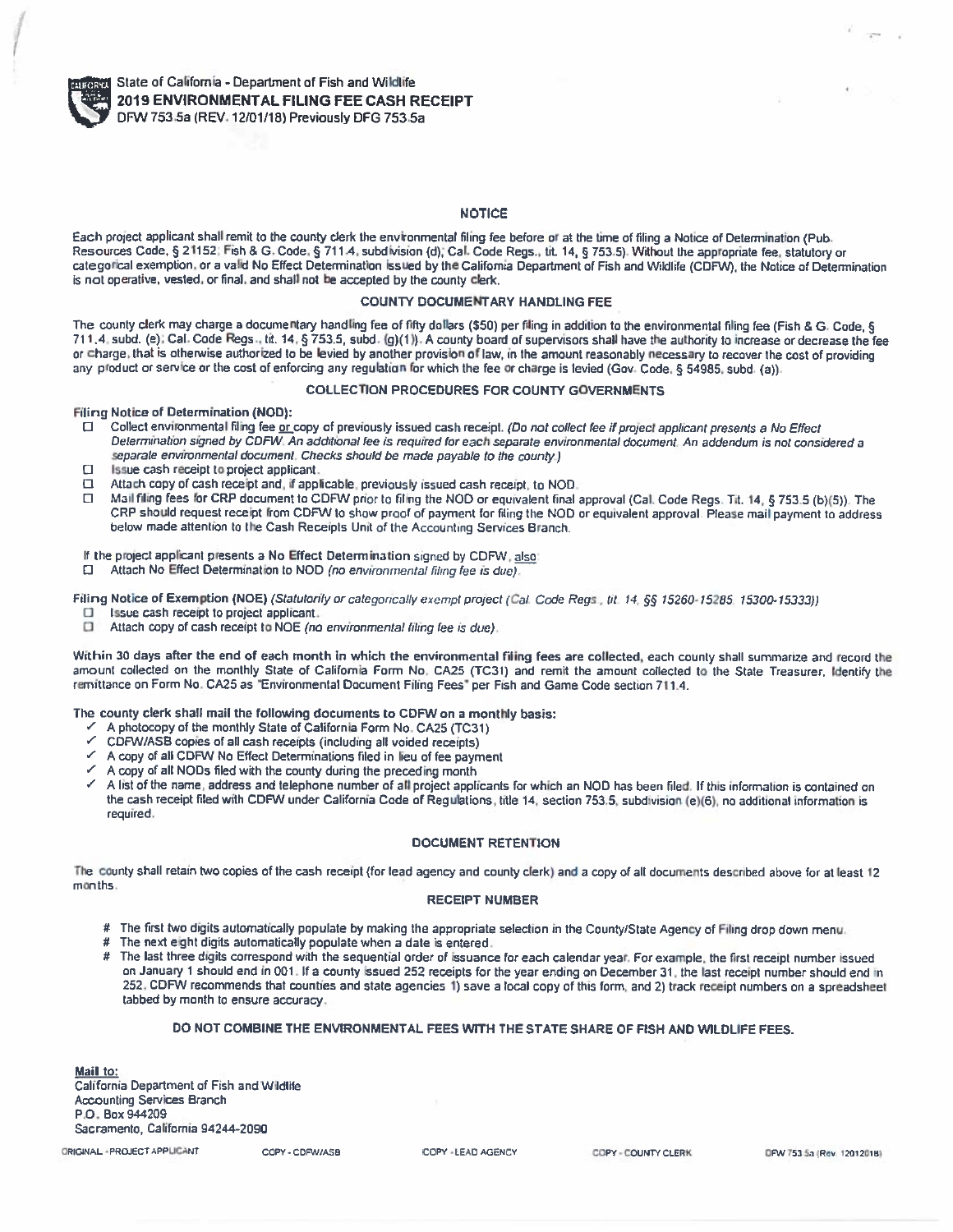|                                                                                                                                                                                                                                                        |                                | Print                                  | StartOver           | Finalize&Email                             |  |
|--------------------------------------------------------------------------------------------------------------------------------------------------------------------------------------------------------------------------------------------------------|--------------------------------|----------------------------------------|---------------------|--------------------------------------------|--|
|                                                                                                                                                                                                                                                        |                                | <b>RECEIPT NUMBER:</b>                 |                     |                                            |  |
|                                                                                                                                                                                                                                                        |                                | $50 -$                                 | 09/02/2020          | $-112$                                     |  |
|                                                                                                                                                                                                                                                        |                                | 2014042081                             |                     | STATE CLEARINGHOUSE NUMBER (If applicable) |  |
| SEE INSTRUCTIONS ON REVERSE. TYPE OR PRINT CLEARLY.<br><b>LEAD AGENCY</b>                                                                                                                                                                              | <b>LEADAGENCY EMAIL</b>        |                                        | DATE                |                                            |  |
| <b>City of Modesto</b>                                                                                                                                                                                                                                 |                                |                                        | 09/02/2020          |                                            |  |
| <b>COUNTY/STATE AGENCY OF FILING</b>                                                                                                                                                                                                                   |                                | <b>DOCUMENT NUMBER</b>                 |                     |                                            |  |
| <b>Stanislaus</b>                                                                                                                                                                                                                                      |                                |                                        | 2020-112            |                                            |  |
| PROJECT TITLE<br>PDA-20-003; Addition of 1,34 acres in the Low Density Residential (R-1) Zone to Planned Development Zone P-D(346), for new 34-unit senior independent living apartment complex.                                                       |                                |                                        |                     |                                            |  |
| PROJECT APPLICANT NAME                                                                                                                                                                                                                                 | <b>PROJECT APPLICANT EMAIL</b> |                                        | <b>PHONE NUMBER</b> |                                            |  |
| <b>Jeff Sales</b>                                                                                                                                                                                                                                      |                                |                                        | (209) 988-8127      |                                            |  |
| PROJECT APPLICANT ADDRESS                                                                                                                                                                                                                              | CITY                           | <b>STATE</b>                           | <b>ZIP CODE</b>     |                                            |  |
| 2630 W. Rumble Road                                                                                                                                                                                                                                    | Modesto                        | CA                                     | 95350               |                                            |  |
|                                                                                                                                                                                                                                                        |                                |                                        |                     |                                            |  |
| <b>School District</b><br>Local Public Agency                                                                                                                                                                                                          | <b>Other Special District</b>  |                                        | <b>State Agency</b> | $\sqrt{}$ Private Entity                   |  |
| <b>PROJECT APPLICANT (Check appropriate box)</b><br><b>CHECK APPLICABLE FEES:</b><br>Environmental Impact Report (EIR)<br>Mitigated/Negative Declaration (MND)(ND)<br>LI<br>Certified Regulatory Program (CRP) document - payment due directly to CDFW |                                | \$3,343.25<br>\$2,406.75<br>\$1,136.50 |                     |                                            |  |
| $\Box$ Exempt from fee<br>$\Box$ Notice of Exemption (attach)<br>CDFW No Effect Determination (attach)<br>☑ Fee previously paid (attach previously issued cash receipt copy)                                                                           |                                |                                        |                     | 0.00<br>0.00<br>0.00                       |  |
| □ Water Right Application or Petition Fee (State Water Resources Control Board only)                                                                                                                                                                   |                                | \$850.00                               |                     | 0.00                                       |  |
| ☑ County documentary handling fee                                                                                                                                                                                                                      |                                | s                                      |                     |                                            |  |
| $\Box$ Other                                                                                                                                                                                                                                           |                                | Ŝ                                      |                     | 57.00                                      |  |
| <b>PAYMENT METHOD:</b><br>$\square$ Check<br>Other<br>$\Box$ Cash<br>$\Box$ Credit<br>0                                                                                                                                                                |                                | <b>TOTAL RECEIVED</b><br>\$            |                     | 57.00                                      |  |

 $\overline{\phantom{a}}$